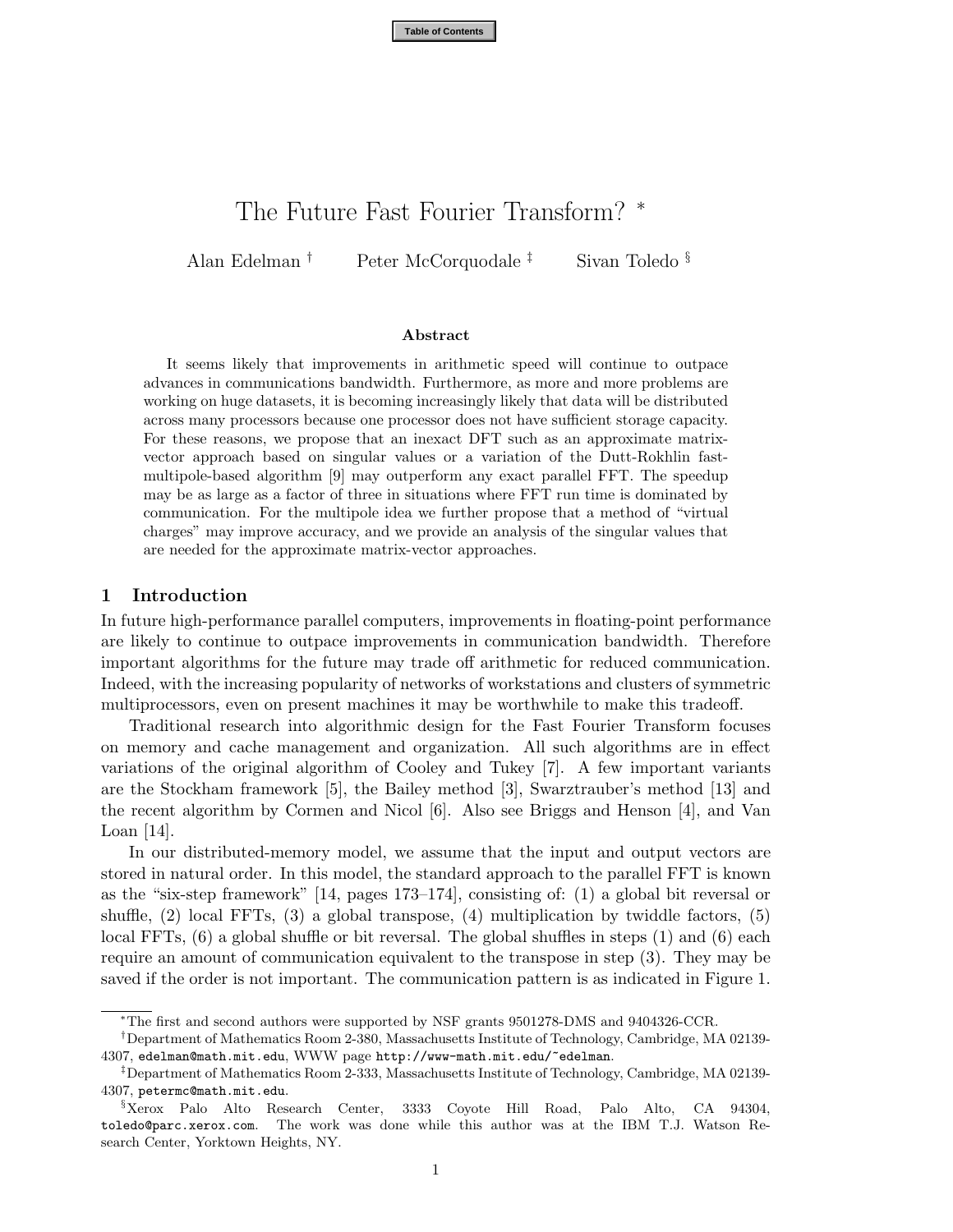

FIG. 1. Communication pattern in parallel FFT of length 32 over 4 processors, using the sixstep framework based on the factorization  $F_{32} = (F_4 \otimes I_8)T(I_4 \otimes F_8)\Pi$  of equation (3) in section 4. The step numbers are indicated at the bottom of the figure.

This paper presents a method which can save up to a factor of three in communication cost, by using an approximate algorithm that essentially combines the three global transposes into one. Accuracy can be extended to full machine precision with negligible effect on communication complexity.

The main contributions of this work are:

- the proposal that these algorithms in the parallel context may in fact be faster than the traditional algorithms;
- a mathematical analysis of the why these methods work in terms of singular values and their connection to the prolate matrix;
- a portable prototype MPI code that demonstrates the accuracy of the algorithm;
- an improvement of the Dutt-Rokhlin algorithm [9] that our experiments show can yield two additional digits of accuracy in the equispaced case.

## **2 Mathematical Insights**

The operators that represent the relationship between the input on one processor and the output on another processor are nearly rank-deficient, thus allowing for speedups on parallel supercomputers.

The DFT of  $x \in \mathcal{C}^n$  is  $y = F_n x$ , where

$$
(F_n)_{jk} = \exp(-2\pi i jk/n) \qquad (0 \le j, k \le n-1).
$$

The normalized matrix  $\frac{1}{\sqrt{n}}F_n$  is unitary.

Let  $F_{n|p}$  denote the top left  $m \times m$  submatrix of the unitary matrix  $\frac{1}{\sqrt{n}}F_n$ , where  $m = n/p$  is an integer. Then the singular values of  $F_{n|p}$  are at most 1. These singular values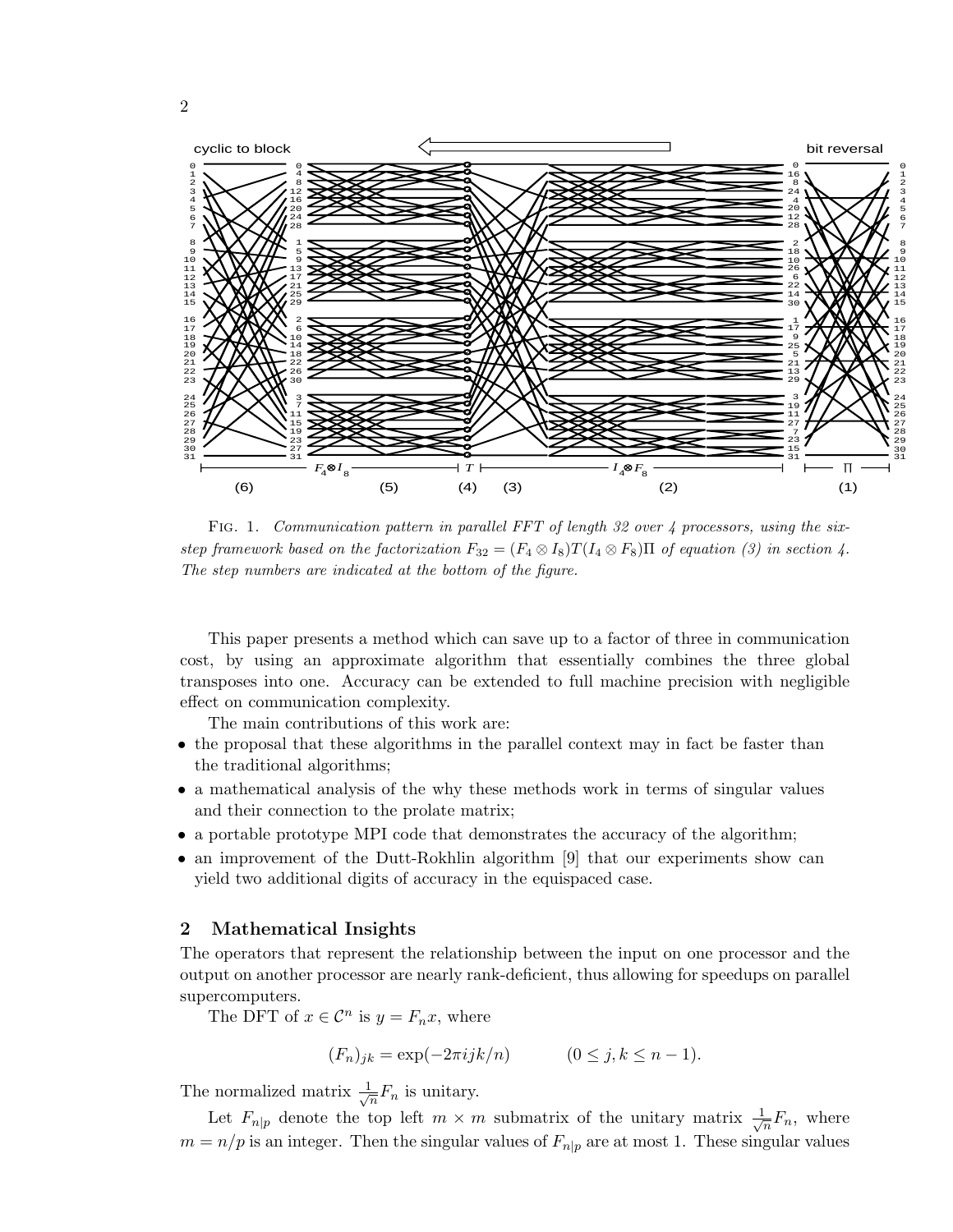have an interesting property closely linked to the eigenvalues of the prolate matrix [15], and suggested by the plot in Figure 2:



FIG. 2. Singular values of  $F_{1024|4}$ , computed with MATLAB.

THEOREM 2.1. For fixed p and  $0 < \epsilon < \frac{1}{2}$ , let  $S_n(a, b)$  represent the number of singular values of  $F_{n|p}$  in the interval  $(a, b)$ . Then asymptotically, with  $m = n/p$ :

$$
S_n(0,\epsilon) \sim \frac{1}{p}m
$$
,  $S_n(\epsilon, 1-\epsilon) \sim O(\log n)$ , and  $S_n(1-\epsilon, 1) \sim (1-\frac{1}{p})m$ .

# **3 Algorithm 1: A Matrix-Vector Algorithm**

Our first algorithm for the DFT involves matrix-vector multiplication by SVD matrices. In the equation  $y = F_n x$ , if we write  $F_n$  as  $p^2$  blocks of size  $m = n/p$  and if  $p^2$  divides n, then

$$
(1) \begin{pmatrix} y(0:m-1) \\ y(m:2m-1) \\ \vdots \\ y(n-m:n-1) \end{pmatrix} = \sqrt{n} \begin{pmatrix} F_{n|p} & DF_{n|p} & \cdots & D^{p-1}F_{n|p} \\ F_{n|p}D & DF_{n|p}D & \cdots & D^{p-1}F_{n|p}D \\ \vdots & \vdots & \ddots & \vdots \\ F_{n|p}D^{p-1} & DF_{n|p}D^{p-1} & \cdots & D^{p-1}F_{n|p}D^{p-1} \end{pmatrix} \begin{pmatrix} x(0:m-1) \\ x(m:2m-1) \\ \vdots \\ x(n-m:n-1) \end{pmatrix}
$$

where  $D = \text{diag}(1, \eta, \eta^2, \dots, \eta^{m-1})$  and  $\eta = \exp(-2\pi i/p)$ . Since the number of significant singular values of  $F_{n|p}$  is asymptotically only  $m/p$ , this suggests the idea of using compression to reduce communication.

The singular-value decomposition of  $F_{n|p}$  is written  $F_{n|p} = U\Sigma V^*$ ,

where U and V are  $m \times m$  unitary matrices, and  $\Sigma$  is a diagonal matrix of singular values. Let  $\Sigma_k$  denote the matrix consisting of the first k rows of  $\Sigma$ , containing the k largest singular values. The value of  $k$  depends on the accuracy desired, but for fixed accuracy and fixed p, the results of the previous section tell us  $k = m/p + O(\log m)$ .

Let  $U_k$  be the first k columns of U. Then

$$
F_{n|p} \approx U_k \Sigma_k V^*.
$$

Our matrix-vector algorithm uses this approximation in equation (1).

The arithmetic complexity of the matrix-vector algorithm is  $16mkp = 16m^2 +$  $O(m \log m)$  flops per processor. Communication consists of an all-to-all personalized communication with each processor sending k scalars to each other processor. The total number of scalars sent by each processor is  $(p-1)k = m(1 - 1/p) + O(\log m)$ .

The Fast Fourier Transform, by comparison, has each processor sending  $3m(1 - 1/p)$ scalars but uses only  $5m \lg n$  flops. The matrix-vector multiplication algorithm using the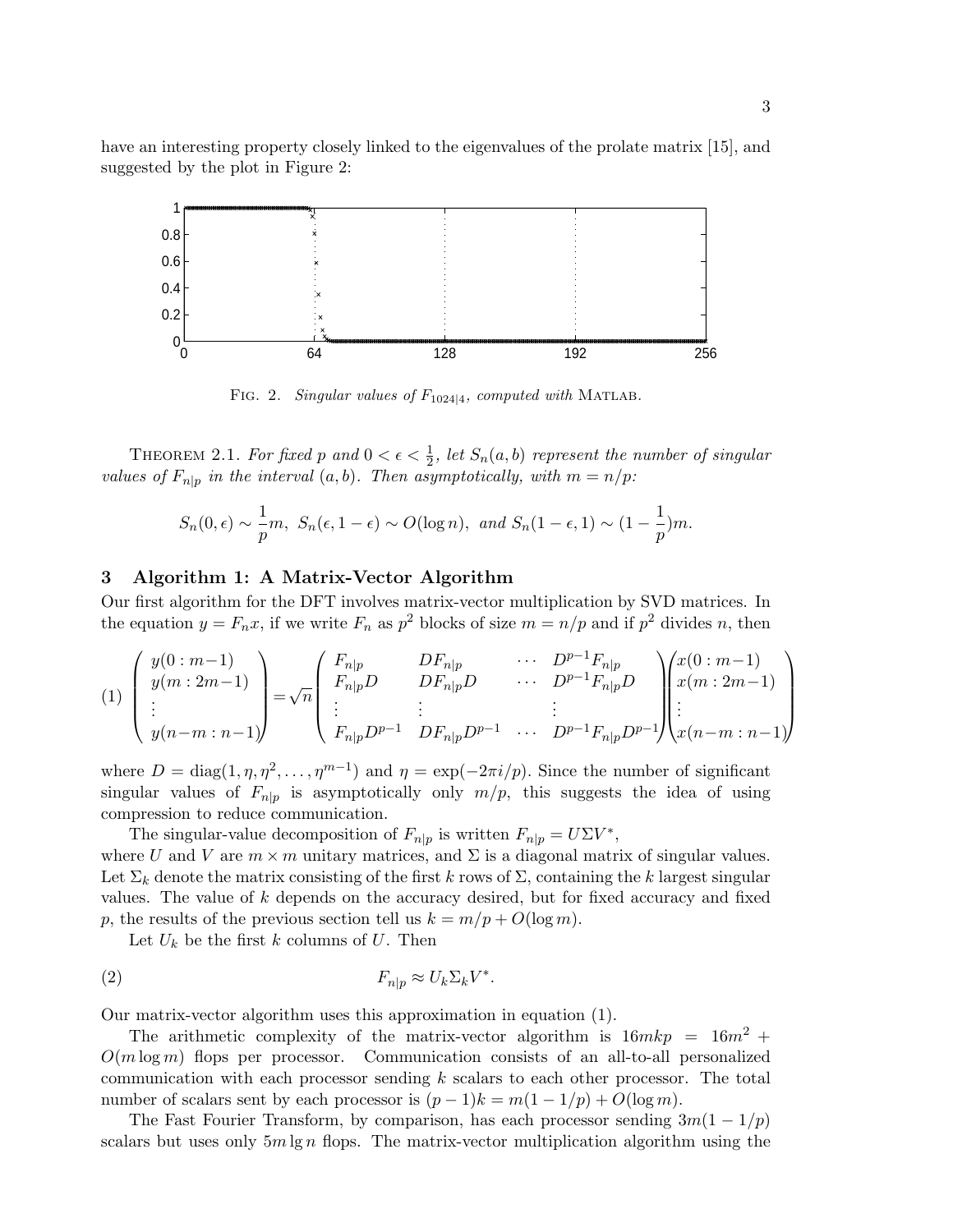SVD saves as much as a factor of 3 in communication at the cost of greater arithmetic. In the next section, we show how a different algorithm using the fast multipole method can reduce the arithmetic but maintain this saving in communication.

### **4 Algorithm 2: Fast Multipole Approach**

The fast multipole algorithm is based on the work of Dutt and Rokhlin [9]. They compute the DFT for nonequispaced points serially. We treat the equispaced case in parallel.

For parallel FFT computations on p processors, the standard "6-step framework" [14, pages 173–174] is based on the radix- $p$  splitting [14, eqn. 2.1.5], factoring

(3) 
$$
F_n = (F_p \otimes I_m)T(I_p \otimes F_m)\Pi
$$

where again  $m = n/p$  and T is a diagonal matrix of twiddle factors,

$$
T = diag(I_m, \Omega, \Omega^2, \dots, \Omega^{p-1}), \qquad \Omega = diag(1, \omega, \omega^2, \dots, \omega^{m-1}), \qquad \omega = exp(-2\pi i/n),
$$

and Π is a block-to-cyclic permutation.

Our algorithm uses the factorization  $F_n = (I_p \otimes F_m)(F_p \otimes I_m)M\Pi$ . Using the fact that  $I_p \otimes F_m$  and  $F_p \otimes I_m$  commute, we obtain

(4) 
$$
(F_p \otimes I_m)T(I_p \otimes F_m)\Pi = F_n = (F_p \otimes I_m)(I_p \otimes F_m)M\Pi
$$

which gives

(5) 
$$
M = (I_p \otimes F_m)^{-1} T(I_p \otimes F_m) = \text{diag}(I_m, C^{(1)}, \dots, C^{(p-1)})
$$

where the matrices  $C^{(s)} = (c_{jk}^{(s)})$  have elements  $c_{jk}^{(s)} = \rho^{(s)}[\cot(\frac{\pi}{m}(k-j+\frac{s}{p})) + i],$  with  $\rho^{(s)} = \frac{1}{m} \exp(-i\pi s/p) \sin(\pi s/p).$ 

For fast multiplication by  $C^{(s)}$ , we can use the one-dimensional fast multipole method of Dutt, Gu and Rokhlin [8]. We view each of these  $p-1$  transformations as a mapping of m charges on a circle to values of the potential due to these charges, at points on the circle.

Dutt and Rokhlin [9] showed how the non-equispaced Fourier transform can be computed using the fast multipole method. In this article, we are restricted to an equispaced DFT but we use a different set of interpolating functions that offer greater accuracy in this restricted case. We also compute it in parallel, using the method of Greengard and Gropp [10] and Katzenelson [11].

The number of interpolation coefficients,  $t$ , must also be chosen high enough to obtain sufficient accuracy. In general, t will depend on the size of the problem and the number of particles in each box. Finite machine precision, however, will also provide an upper limit on t beyond which improvements in accuracy are not obtained.

Dutt and Rokhlin [9] use Chebyshev polynomials to interpolate potentials. We use an approximation by the potentials due to  $t$  "virtual charges" located at fixed positions within each box. In practice, the virtual-charge approximation is found to be more accurate.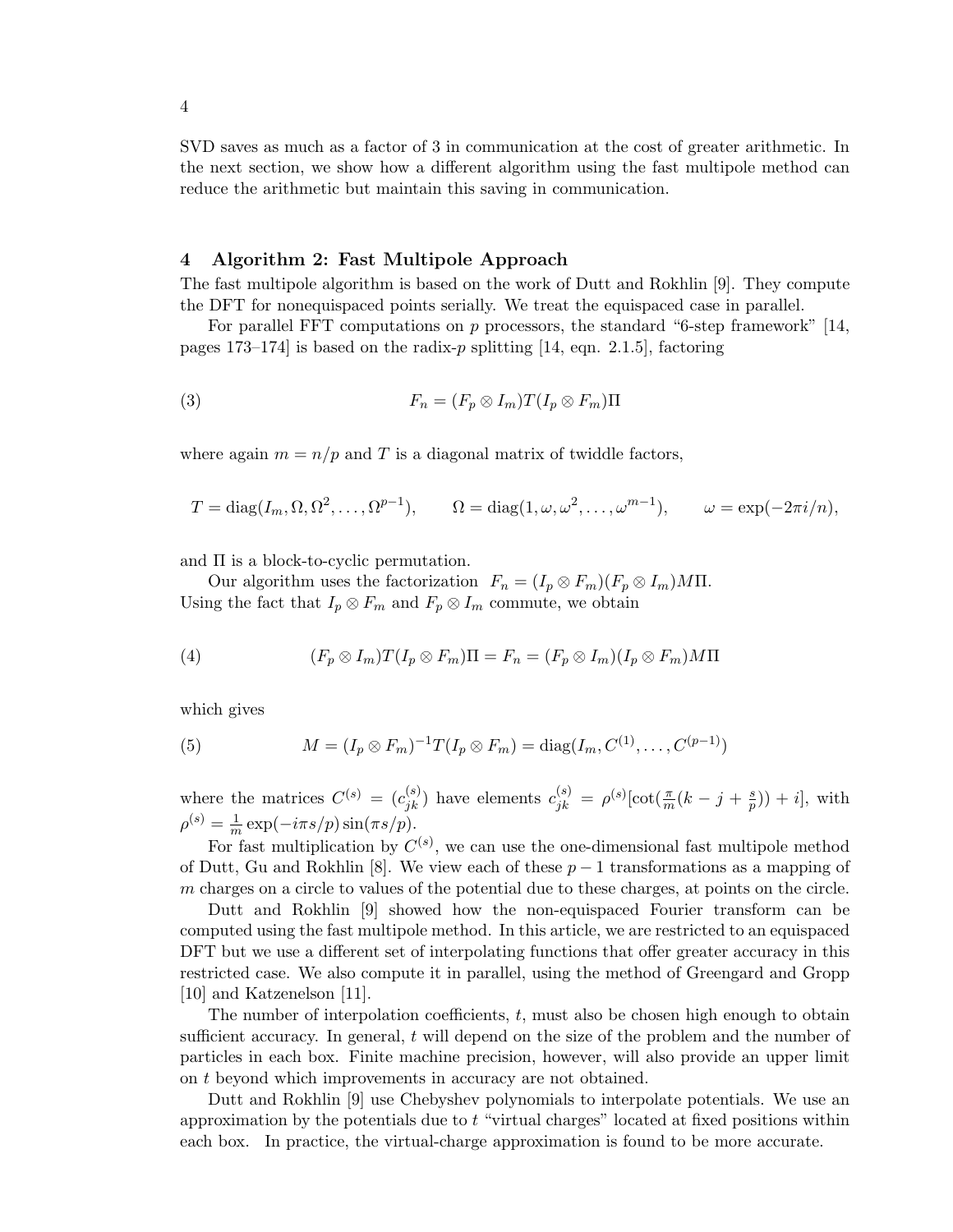Figure 3 shows the maximum relative 2-norm error in computation of  $F_n x$ as a function of the number of coefficients used in expansions. Results are indicated for odd numbers only, because the error for even  $t$  is actually greater than that for  $t-1$ .

The authors have also found that when using double-precision arithmetic,  $\alpha$  accuracy is not improved for increasing  $t$ above 15, because of the effects of roundoff error. In fact, with  $t = 15$  for virtual charges or  $t = 17$  for Chebyshev, the computed maximum error for a problem of size 32K is less than the error of  $3 \times 10^{-13}$  that one obtains using random data in MATLAB.



Fig. 3. Maximum relative 2-norm error as a function of number of coefficients used, with Chebyshev polynomial interpolation (dashed line) and virtual-charge interpolation (solid line). The problem size is  $n = 32768$ , with  $p = 4$  processors.

In the fast-multipole-based DFT algorithm, the total number of flops per processor is bounded above by

(6) 
$$
\frac{n}{p}[5\lg n + (1-\frac{1}{p})(10+55t)] + 12t^2(2\lg p - 7)(p-1).
$$

The total number of scalars sent by each processor is

(7) 
$$
(p-1)[m/p+64+t(4\lg m+\lg p-29)].
$$

The number of messages required to be sent from each processor is at most  $2p + 5\lg p - 8$ .

#### **5 Experimental Results**

We have implemented both our new algorithm and a conventional high-performance parallel FFT algorithm in order to assess the accuracy and performance of the new algorithm. We use our implementation to show below that the new algorithm is accurate and that it can outperform the performance of conventional FFT algorithms.

The experiments are intended to show that the performances of the two algorithms are within a small factor of each other, and that the relative speed of the two algorithms is determined by the communication-to-computation-rates ratio of the parallel computer on which they are executed. When the ratio is high, the conventional algorithm is faster. When the ratio is low, the new algorithm is faster. Our experiments are not intended to show that either of our implementations is a state-of-the-art code that is better than other parallel FFT codes. We do believe, however, that if both implementations are improved to a state-of-the-art level, our new algorithm would still prove faster on machines with fast processors and relatively slow communication network.

### **5.1 Performance Results**

This section compares the performance of our implementations of the new algorithm and a conventional high-performance FFT algorithm. Both algorithms are coded in Fortran 77. We use a publicly available FFT package, FFTPACK [12], for local FFTs on individual processors, and MPI for interprocessor communication, thereby obtaining portable software.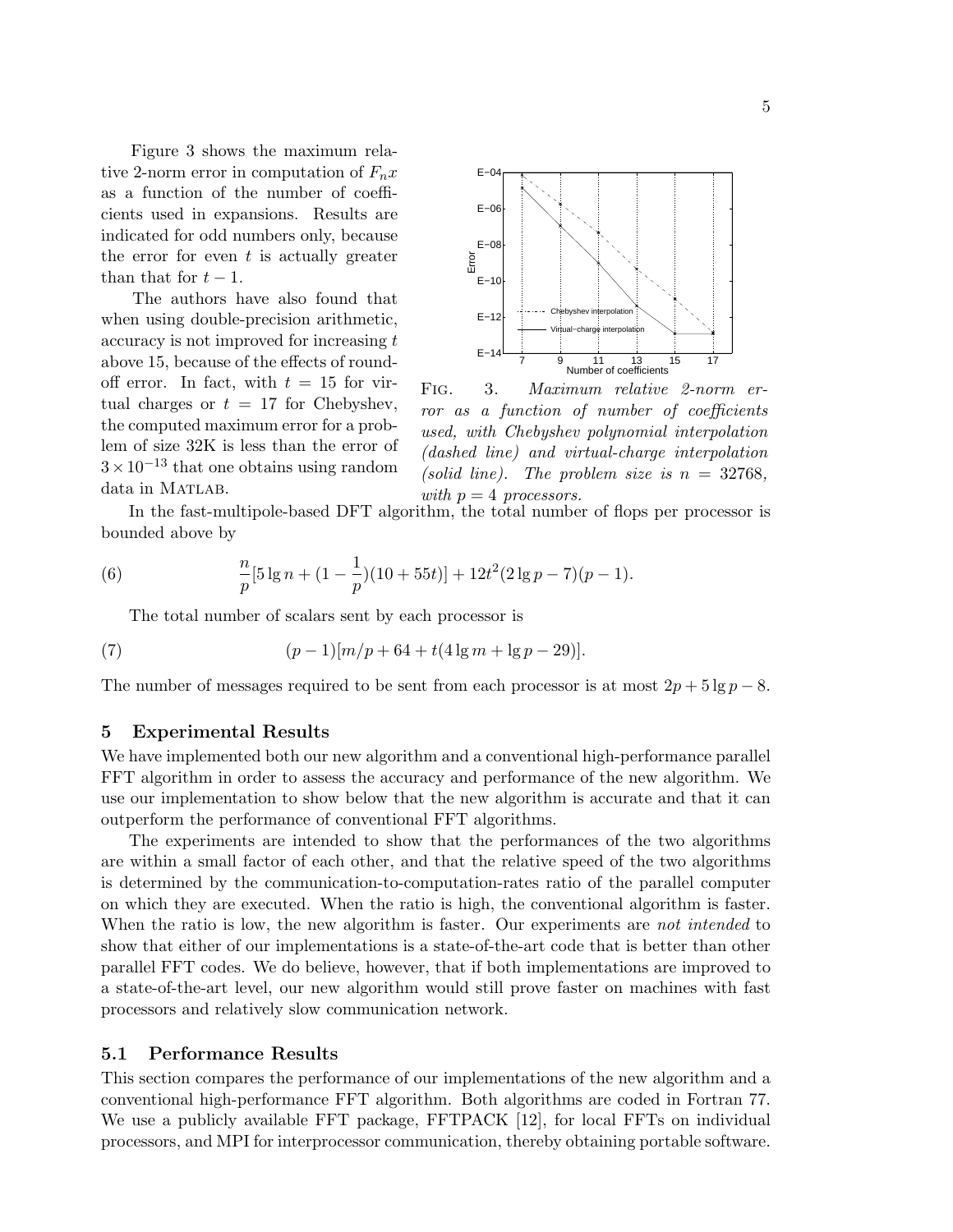Experiments were conducted on an IBM SP2 parallel computer [2]. The machine was configured with so-called thin nodes with 128 Mbytes of main memory. Thin nodes have a 66.7 MHz POWER2 processor [16], 64 Kbytes 4-way set associative level-1 data-cache, no level-2 cache, and a 64-bit-wide main memory bus. They have smaller data paths between the cache and the floating-point units than all other POWER2-based SP2 nodes.

The computation-to-communication balance of the SP2 can be summarized as follows. The peak floating-point performance of POWER2-based nodes is 266 million operations per seconds (Mflops). While many dense matrix operations run on these nodes at close to peak performance [1], FFT codes run at lower rates. Large power-of-two one-dimensional FFTs from FFTPACK run at 20–30 Mflops, and similar routines from IBM's Engineering and Scientific Subroutine Library (ESSL) run at 75–100 Mflops.

#### TABLE 1

A comparison of the performance of the two algorithms on an SP2 parallel computer using three communication mechanisms. The table compares the running time  $T_c$  of a conventional parallel FFT with the running time  $T_N$  of the new approximate DFT algorithm. Running times are in seconds. The three communication mechanisms that were used are user-space communication over the High-Performance Switch (US-HPS, 41 Mbytes/sec per node), internet protocol over the High-Performance Switch (IP-HPS, 31 Mbytes/sec per node), and internet protocol over ethernet (IP-EN, 1.25 Mbytes/sec for all nodes combined). The last two rows give the ratios of the actual timings to what one would expect from equation (8) for  $T_{C}$ , or (9) for  $T_{N}$ .

|                |                  | US-HPS |       | IP-HPS |       | $IP-EN$ |        |
|----------------|------------------|--------|-------|--------|-------|---------|--------|
| $\mathcal{p}$  | $\boldsymbol{n}$ | $T_C$  | $T_N$ | $T_C$  | $T_N$ | $T_C$   | $T_N$  |
| $\overline{2}$ | 32768            | 0.113  | 0.199 | 0.164  | 0.219 | 0.769   | 0.443  |
|                | 65536            | 0.220  | 0.399 | 0.301  | 0.432 | 1.526   | 0.857  |
|                | 131072           | 0.471  | 0.833 | 0.633  | 0.888 | 3.083   | 1.725  |
|                | 262144           | 1.043  | 1.761 | 1.354  | 1.869 | 6.250   | 3.535  |
|                | 524288           | 2.545  | 3.987 | 3.154  | 4.197 | 12.976  | 7.479  |
| $\overline{4}$ | 32768            | 0.059  | 0.128 | 0.109  | 0.152 | 1.213   | 0.602  |
|                | 65536            | 0.116  | 0.268 | 0.199  | 0.302 | 2.368   | 1.198  |
|                | 131072           | 0.220  | 0.563 | 0.355  | 0.614 | 5.928   | 2.528  |
|                | 262144           | 0.469  | 1.171 | 0.719  | 1.264 | 11.474  | 4.902  |
|                | 524288           | 1.033  | 2.441 | 1.504  | 2.605 | 18.540  | 8.726  |
|                | 1048576          | 2.608  | 5.355 | 3.540  | 5.778 | 37.020  | 17.000 |
| 8              | 32768            | 0.031  | 0.077 | 0.061  | 0.101 | 1.708   | 1.263  |
|                | 65536            | 0.070  | 0.150 | 0.114  | 0.179 | 3.166   | 2.117  |
|                | 131072           | 0.140  | 0.296 | 0.266  | 0.358 | 7.225   | 3.196  |
|                | 262144           | 0.265  | 0.593 | 0.446  | 0.681 | 12.983  | 5.691  |
|                | 524288           | 0.556  | 1.288 | 0.866  | 1.410 | 22.165  | 10.097 |
|                | 1048576          | 1.172  | 2.704 | 1.770  | 2.924 | 42.093  | 17.827 |
|                | 2097152          | 2.823  | 5.926 | 3.926  | 6.320 | 85.428  | 33.783 |
|                | min ratio        | 5.503  | 4.984 | 3.482  | 4.597 | 1.193   | 1.356  |
|                | max ratio        | 10.060 | 6.890 | 5.405  | 6.087 | 1.639   | 1.918  |

Our results are summarized in Table 1 using  $t = 16$  coefficients. We see that the conventional algorithm is faster with the two faster communication mechanisms, and that the new algorithm is faster with the slowest communication mechanism, IP over ethernet. The absolute running times using ethernet are very slow. Ethernet is also the only communication mechanism that does not allow additional processors to reduce the absolute running times, since it is a broadcast mechanism in which the total bandwidth does not grow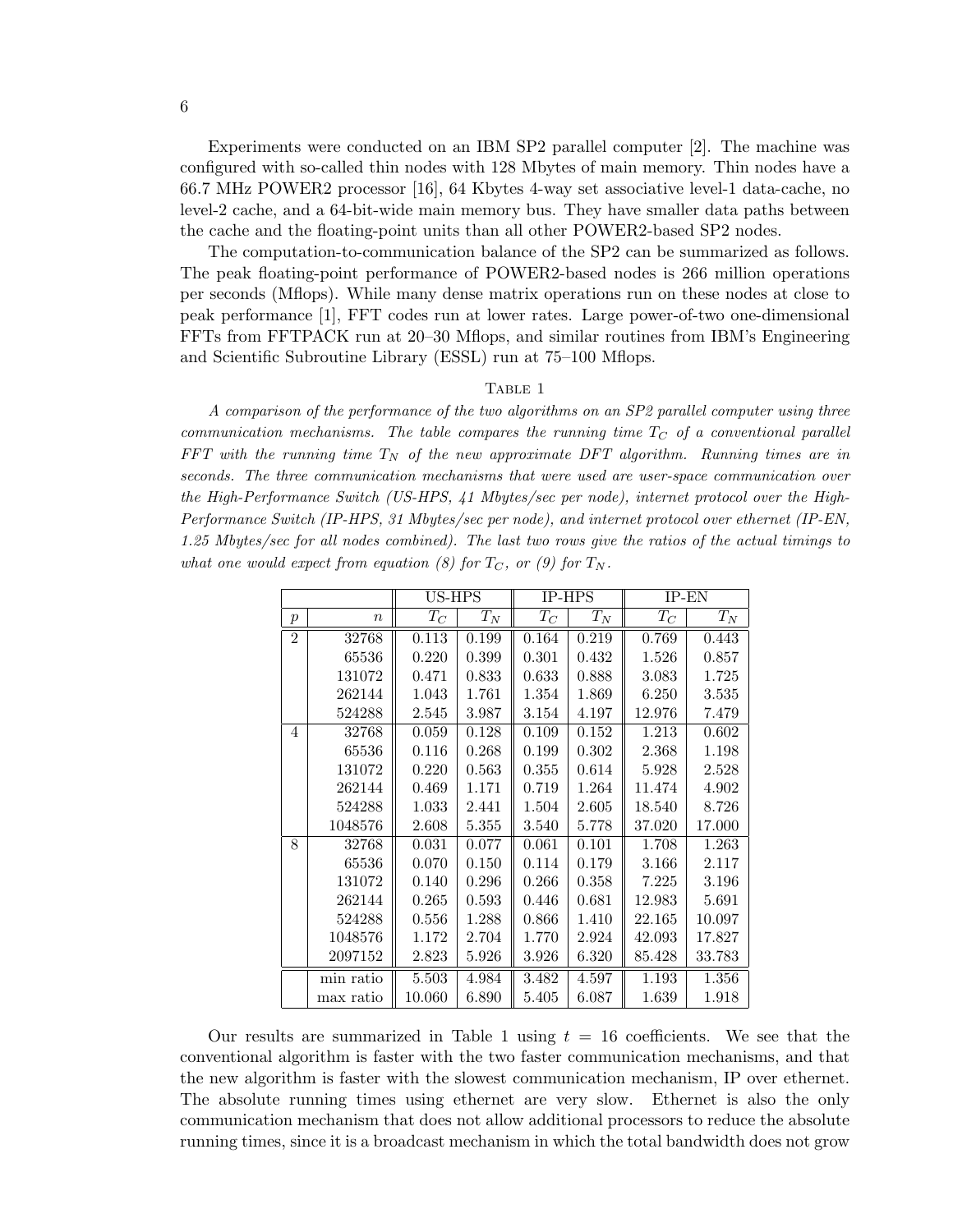with the number of processors. The High-Performance Switch allows additional processors to decrease the absolute running times of both algorithms.

With a flop rate of  $FR$  (in flops per second) and a communications bandwidth of  $BW$ (in bytes per second), the times we would expect are:

$$
(8) T_C = \left[ 5 \frac{n}{p} \lg n + 6 \frac{n}{p} \right] / FR + \left[ 3 \frac{n}{p} (1 - \frac{1}{p}) \right] \cdot (16 \text{ bytes}) / BW
$$
  

$$
(9) T_N = \left[ 5 \frac{n}{p} \lg \frac{n}{p} + 890 \frac{n}{p} (1 - \frac{1}{p}) \right] / FR + \left[ (p - 1) (\frac{n}{p^2} + 64 \lg n - 48 \lg p - 400) \right] \cdot (16 \text{ bytes}) / BW
$$

The last two rows of Table 1 show the minimum and maximum ratio of the actual times recorded to the times expected with  $FR = 266$  Mflops and the maximum bandwidth for the particular communication mechanism.

#### **5.2 Extrapolation to Other Machines**

We saw that with Ethernet interconnect, our algorithm outperforms a conventional FFT. While Ethernet is not an appropriate communication medium for high-performance scientific computing, high-performance machines with similar communication-to-computationrates ratio do exist and are likely to be popular platforms in the future.

Consider a cluster of symmetric multiprocessors connected with a fast commodity network. Sun Ultra Enterprise servers with 8 UltraSparc processors each, connected by an ATM switch are an example. The peak floating-point performance of each node is about 2.5 Gflops. Measurements by Bobby Blumofe with Sun Sparc workstations connected by a Fore ATM switch have shown that the application-to-application communication bandwidth of the switch is about 5 Mbytes per second per node in one direction (the nominal peak bandwidth of this network is 155 Mbits per second). Even if the network can support 5 Mbytes/sec in both directions, the communication-to-computation-rates ratio is only 0.002 bytes/flop.

The ratio in our SP2 experiments with ethernet is about 0.0022 bytes/flop when we use 2 nodes, 0.0010 with 4 nodes, and 0.0005 with 8 nodes. The peak performance of each node is 266 Mflops and the measured communication bandwidths are about 580, 270, and 132 Kbytes per second per node with 2, 4, and 8 nodes. Since the new algorithm outperformed the conventional FFT by a large margin even on two processors, when the ratio is 0.0022 bytes/flop, it seems safe to predict that the new algorithm would outperform a conventional FFT on the above-mentioned clusters whose ratios are even lower.

If we assume that tuning both algorithms would improve the performance of their local computations by a factor of 3, say, then the new algorithm would outperform a conventional FFT even if the networks of the clusters improved by a similar factor. This assumption is supported by the fact that a tuned high-performance local FFT routine (in ESSL) is about 3.75 times faster than the publicly available package that we used (FFTPACK).

#### **6 Conclusions**

The results of our experiments on the SP2 have shown that when the communication-tocomputation-rates ratio is low, the new algorithm outperforms a conventional parallel FFT by more than a factor of 2. Quantitative performance extrapolation indicates that the new algorithm would also be faster on state-of-the art clusters of symmetric multiprocessors.

The new algorithm is faster when communication dominates the running time of conventional parallel FFTs. When communication is so expensive, both conventional and the new algorithms are not likely to be very efficient when compared to a uniprocessor FFT.